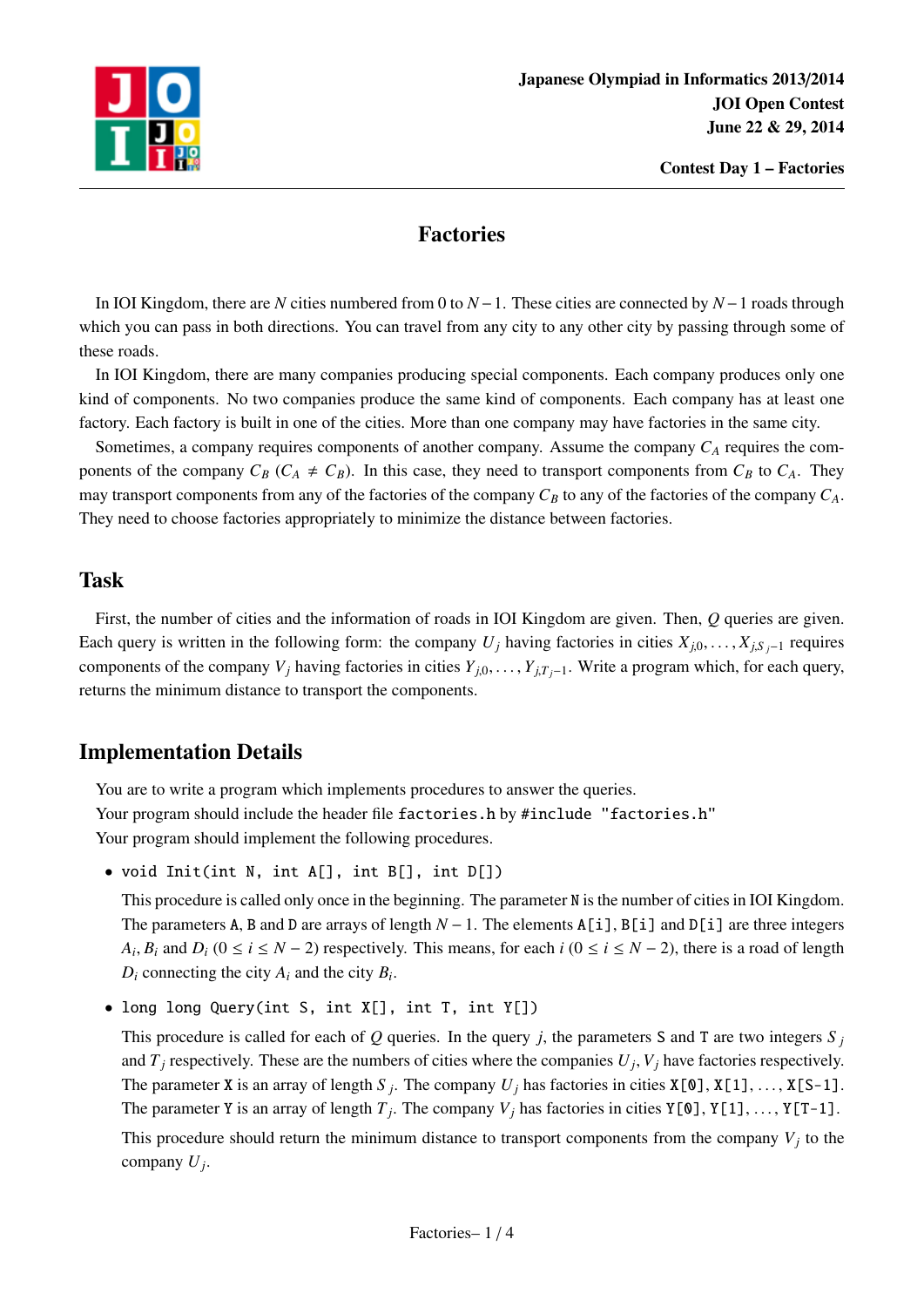

# Compilation and Test Run

You can download an archive file from the contest webpage which contains a sample grader to test your program. The archive file also contains a sample source file of your program.

A sample grader consists of one source file which is either grader.c or grader.cpp. For example, if your program is factories.c or factories.cpp, you run the following commands to compile your program.

• C

gcc -O2 -std=c11 -o grader grader.c factories.c -lm

 $\bullet$  C++

g++ -O2 -std=c++11 -o grader grader.cpp factories.cpp

When the compilation succeeds, the executable file grader is generated.

Note that the actual grader is different from the sample grader. The sample grader will be executed as a single process, which will read input data from the standard input and write the results to the standard output.

#### Input for the sample grader

The sample grader reads the following data from the standard input.

- The first line contains two space separated integers *N*, *Q*, which means there are *N* cities in IOI Kingdom, and *Q* queries are given to your program.
- The  $(i + 1)$ -st line  $(0 \le i \le N 2)$  of the following  $(N 1)$  lines contains three space separated integers  $A_i$ ,  $B_i, D_i$ , which means there is a road of length  $D_i$  connecting the city  $A_i$  and the city  $B_i$ .
- The information of the *j*-th query is written from the  $(3j + 1)$ -st line to the  $(3j + 3)$ -rd line  $(0 \le j \le Q 1)$ of the following 3*Q* lines.

The  $(3j + 1)$ -st line  $(0 \le j \le Q - 1)$  contains two space separated integers  $S_j$  and  $T_j$   $(1 \le S_j \le N - 1)$ ,  $1 ≤ T<sub>j</sub> ≤ N − 1$ , which means the companies  $U<sub>j</sub>$  and  $V<sub>j</sub>$  have factories in  $S<sub>j</sub>$  and  $T<sub>j</sub>$  cities respectively.

The (3*j* + 2)-nd line (0 ≤ *j* ≤  $Q$  − 1) contains *S j* space separated integers  $X_{i,0}, \ldots, X_{i,S}$  *j*−1, which means the company *U<sub>j</sub>* has factories in the cities  $X_{j,0}, \ldots, X_{j,S}$  *j*−1.

The (3*j* + 3)-rd line (0 ≤ *j* ≤ *Q* − 1) contains *T<sub>i</sub>* space separated integers  $Y_{i,0}, \ldots, Y_{i,T_i-1}$ , which means the company *V*<sup>*j*</sup> has factories in the cities  $Y_{i,0}, \ldots, Y_{i,T_i-1}$ .

#### Output of the sample grader

When the program terminates successfully, the sample grader writes to the **standard output** the values returned by Query one per line.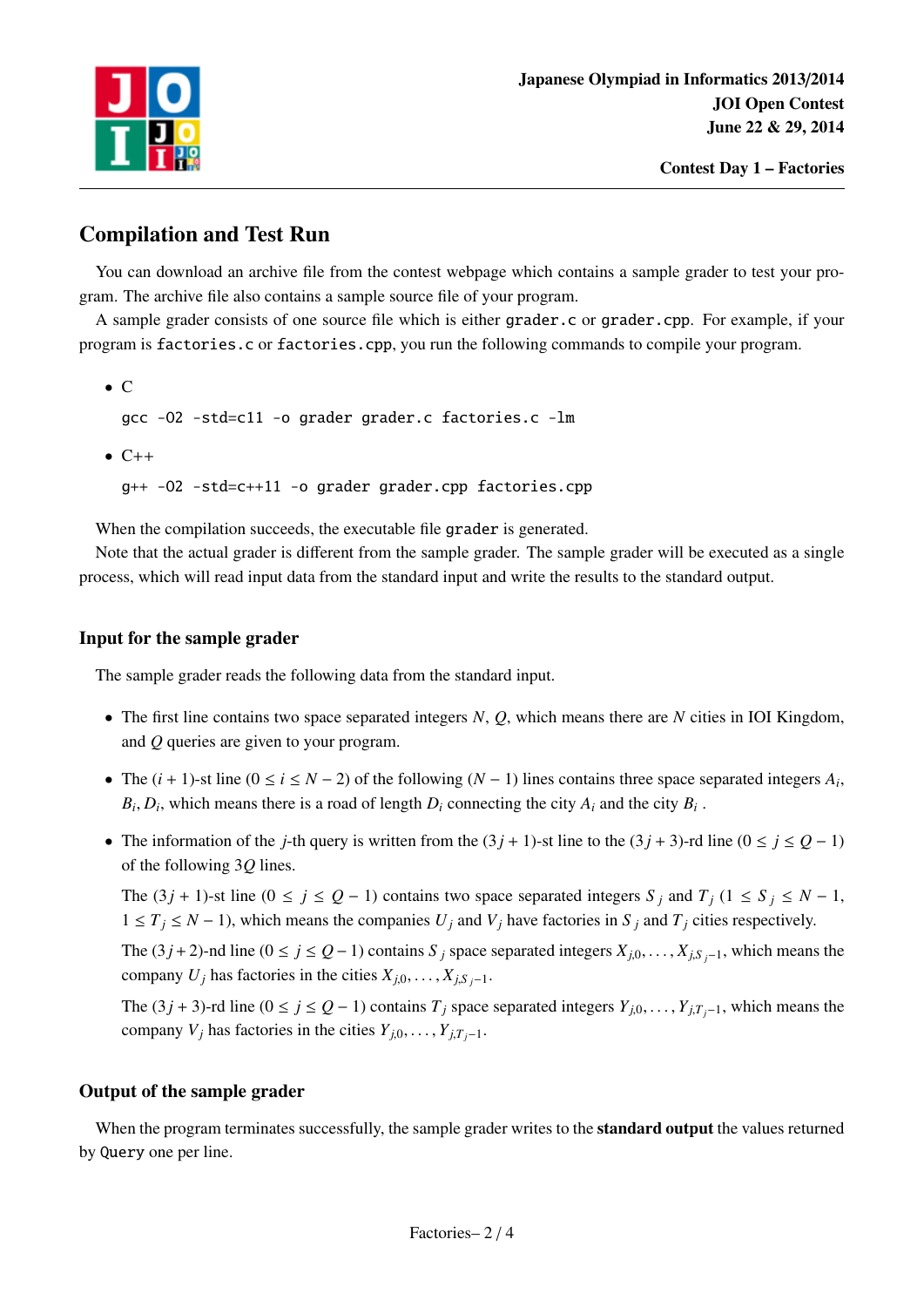

# **Constraints**

All input data satisfy the following conditions.

- $2 \le N \le 500000$ .
- $1 \le Q \le 100\,000$ .
- $0 \le A_i \le N 1$   $(0 \le i \le N 2)$ .
- $0 \le B_i \le N 1$   $(0 \le i \le N 2)$ .
- $\bullet$  1 ≤ *D<sub>i</sub>* ≤ 100 000 000 (0 ≤ *i* ≤ *N* − 2).
- $A_i \neq B_i$  (1 ≤ *i* ≤ *N* − 2).
- You can travel from any city to any other city through some of these roads.
- 1 ≤ *S <sup>j</sup>* ≤ *N* − 1 (0 ≤ *j* ≤ *Q* − 1).
- 0 ≤ *Xj*,*<sup>k</sup>* ≤ *N* − 1 (0 ≤ *j* ≤ *Q* − 1, 0 ≤ *k* ≤ *S <sup>j</sup>* − 1).
- $\bullet$  1 ≤ *T*<sub>*i*</sub> ≤ *N* − 1 (0 ≤ *j* ≤ *Q* − 1).
- 0 ≤ *Yj*,*<sup>k</sup>* ≤ *N* − 1 (0 ≤ *j* ≤ *Q* − 1, 0 ≤ *k* ≤ *T <sup>j</sup>* − 1).
- $X_{j,0}, X_{j,1}, \ldots, X_{j,S_j-1}, Y_{j,0}, Y_{j,1}, \ldots, Y_{j,T_j-1}$  are different from each other  $(0 \le j \le Q-1)$ .
- $S_0 + S_1 + \cdots + S_{Q-1} \le 1000000$ .
- $T_0 + T_1 + \cdots + T_{Q-1} \le 1000000$ .

## Subtask

### Subtask 1 [15 points]

The following conditions are satisfied.

- $N \le 5000$ .
- $Q \le 5000$ .

### Subtask 2 [18 points]

The following conditions are satisfied.

- $S_i \leq 10$  ( $0 \leq i \leq Q-1$ ).
- $T_i \leq 10$  ( $0 \leq i \leq Q 1$ ).